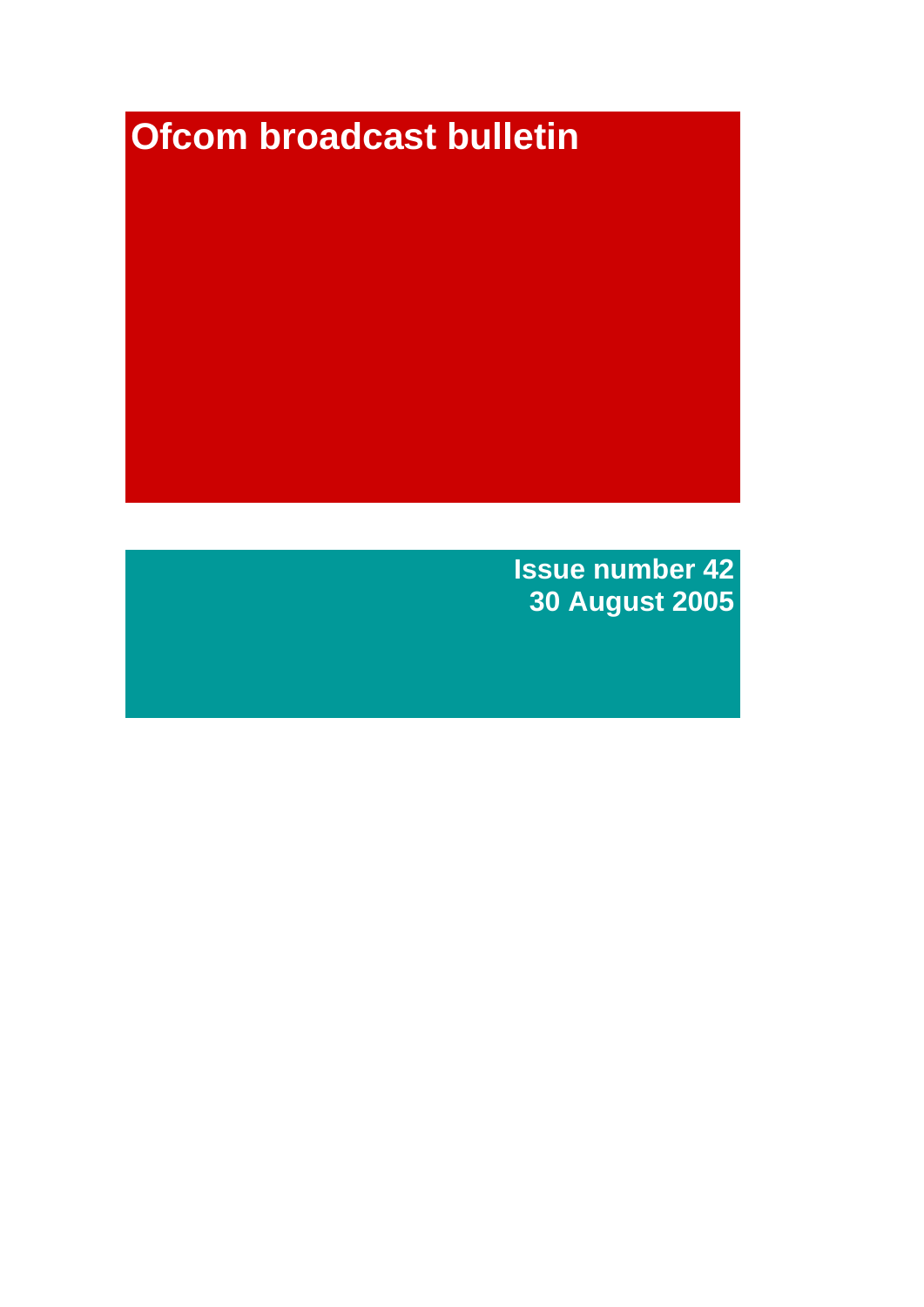Ofcom broadcast bulletin 42 30 August 2005

# **Contents**

| Introduction           | 3 |
|------------------------|---|
| <b>Standards cases</b> |   |
| In Breach              | 4 |
| Resolved               | 6 |

| Other programmes not in breach/outside remit |  |
|----------------------------------------------|--|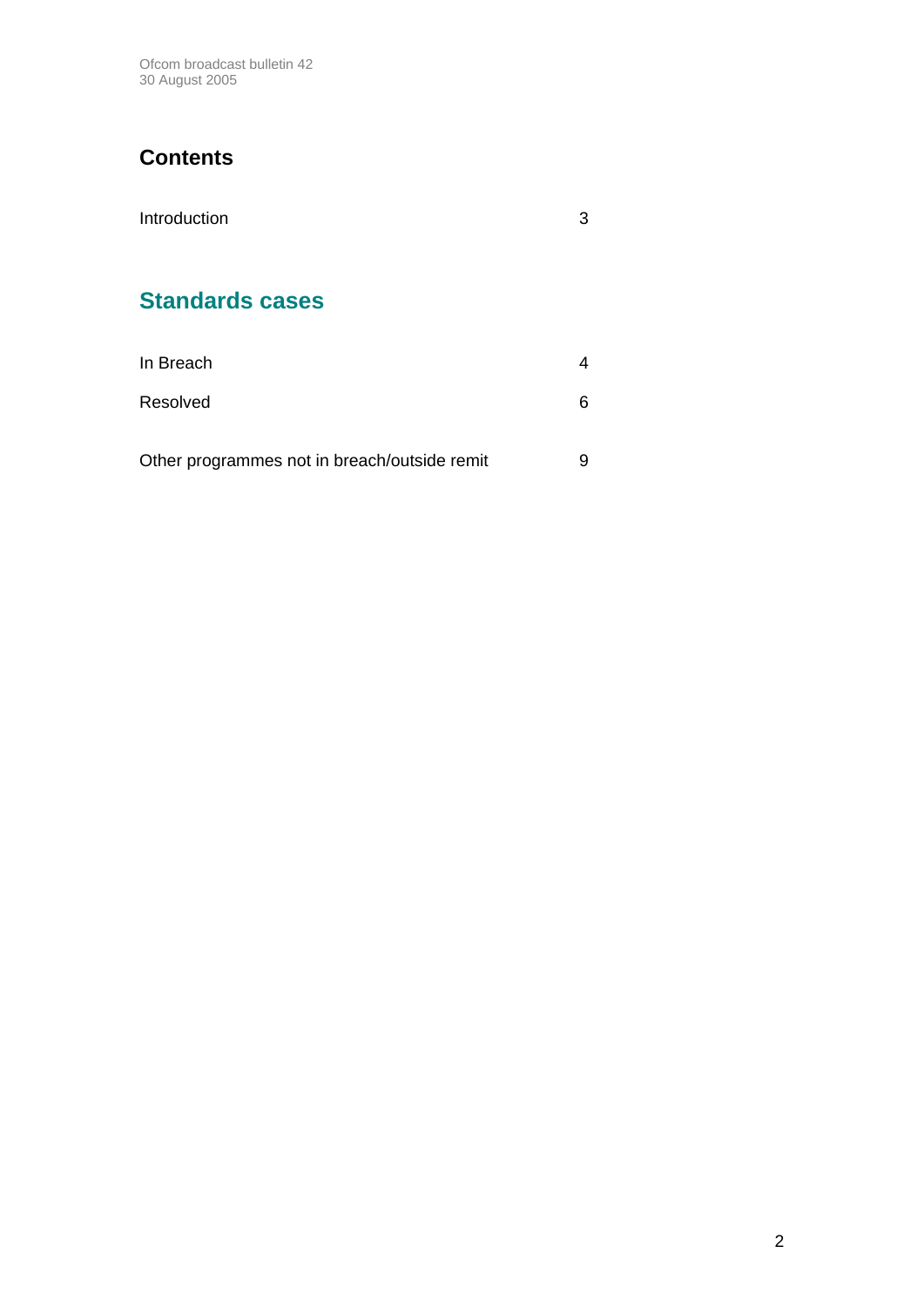### **Introduction**

Ofcom's Broadcasting Code took effect on 25 July 2005 (with the exception of Rule 10.17 which came into effect on 1 July 2005). This Code is used to assess the compliance of all programmes broadcast on or after 25 July 2005. The Broadcasting Code can be found at http://www.ofcom.org.uk/tv/ifi/codes/bcode/

The Rules on the Amount and Distribution of Advertising (RADA) apply to advertising issues within Ofcom's remit from 25 July 2005. The Rules can be found at http://www.ofcom.org.uk/tv/ifi/codes/advertising/#content

The Communications Act 2003 allowed for the codes of the legacy regulators to remain in force until such time as Ofcom developed its own Code. While Ofcom has now published its Broadcasting Code, the following legacy Codes apply to content broadcast before 25 July 2005.

- Advertising and Sponsorship Code (Radio Authority)
- News & Current Affairs Code and Programme Code (Radio Authority)
- Code on Standards (Broadcasting Standards Commission)
- Code on Fairness and Privacy (Broadcasting Standards Commission)
- Programme Code (Independent Television Commission)
- Programme Sponsorship Code (Independent Television Commission)
- Rules on the Amount and Distribution of Advertising

From time to time adjudications relating to advertising content may appear in the bulletin in relation to areas of advertising regulation which remain with Ofcom (including the application of statutory sanctions by Ofcom).

*Copies of the full adjudications for Upheld and Not Upheld Fairness and Privacy cases can be found on the Ofcom website: www.ofcom.org.uk*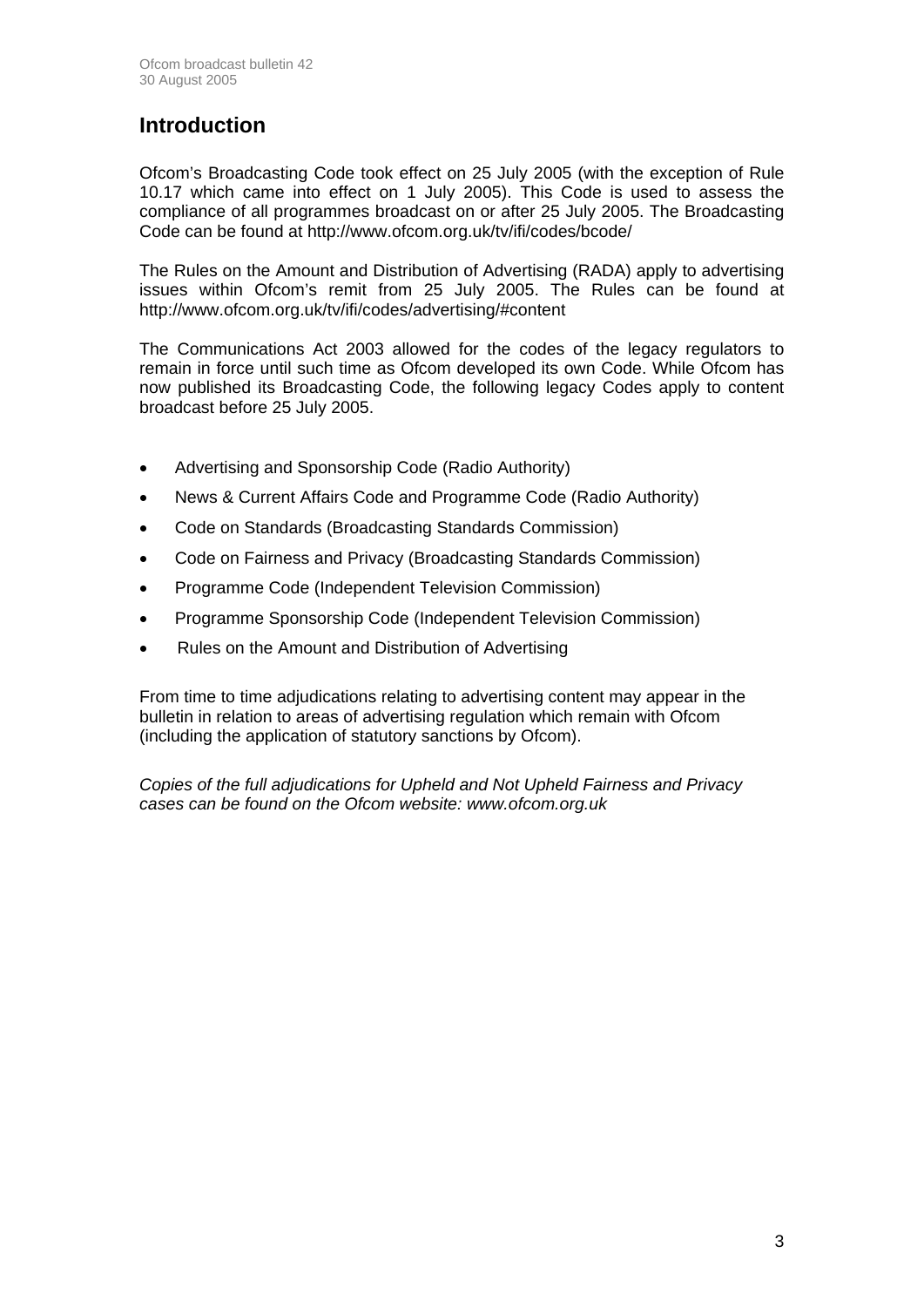# **Standards cases**

### **In Breach**

### **Various programmes**

*Vectone Bangla, 25 March 2005*

#### **Introduction**

Vectone Bangla is a general entertainment channel owned by Vectone Media Limited and aimed at a Bengali speaking audience in the UK. We received a complaint about the channel's use of premium rate telephone numbers during programmes. The complaint was that:

- total call costs generally were not clearly displayed on screen and that the minimum call cost ranged from £20 to £120;
- the channel's programmes were presented in Bengali, to a Bengali speaking audience, yet call cost information was always written in English. The complainant considered this misleading;
- a programme called *Bandhan* (broadcast on 25 March 2005) failed to display call costs for a premium rate telephone service.

#### **Response**

- Vectone Media said that it did not state the average cost of calls to programmes because it could not predict how long a caller would choose to stay on the line. The minimum call cost was not £20 or £120 as suggested by the complainant. It could not envisage a situation where a call would last for four hours (the equivalent of £120 of call charges), given that its programmes did not run for that length of time.
- Whether or not call costs should be expressed in a non-English format was a matter that the broadcaster had given significant thought to. The channel is broadcast in the UK through the Sky platform and for people to interact with the programmes they must have a fixed or mobile telephone. Accordingly, Vectone took the view that its viewers, irrespective of their ability to speak or read English, would be aware of the format used in the UK to display the costs per minute of telephone calls.

The broadcaster had discussed this matter with people in the Bangladeshi, Pakistani, Sri Lankan and Indian communities in the UK. Vectone was confident that viewers would understand what "50p/min" meant because the groups spoken to were almost unanimous in stating that they were very used to English language format pricing information because of its use by calling card companies, mobile and fixed telephone service providers used to remain in contact with family and friends abroad.

• Vectone Media acknowledged that the editions of *Bandhan* referred to failed to display the cost per minute of calls to the programme. This error was wholly unintentional and resulted from a technical problem.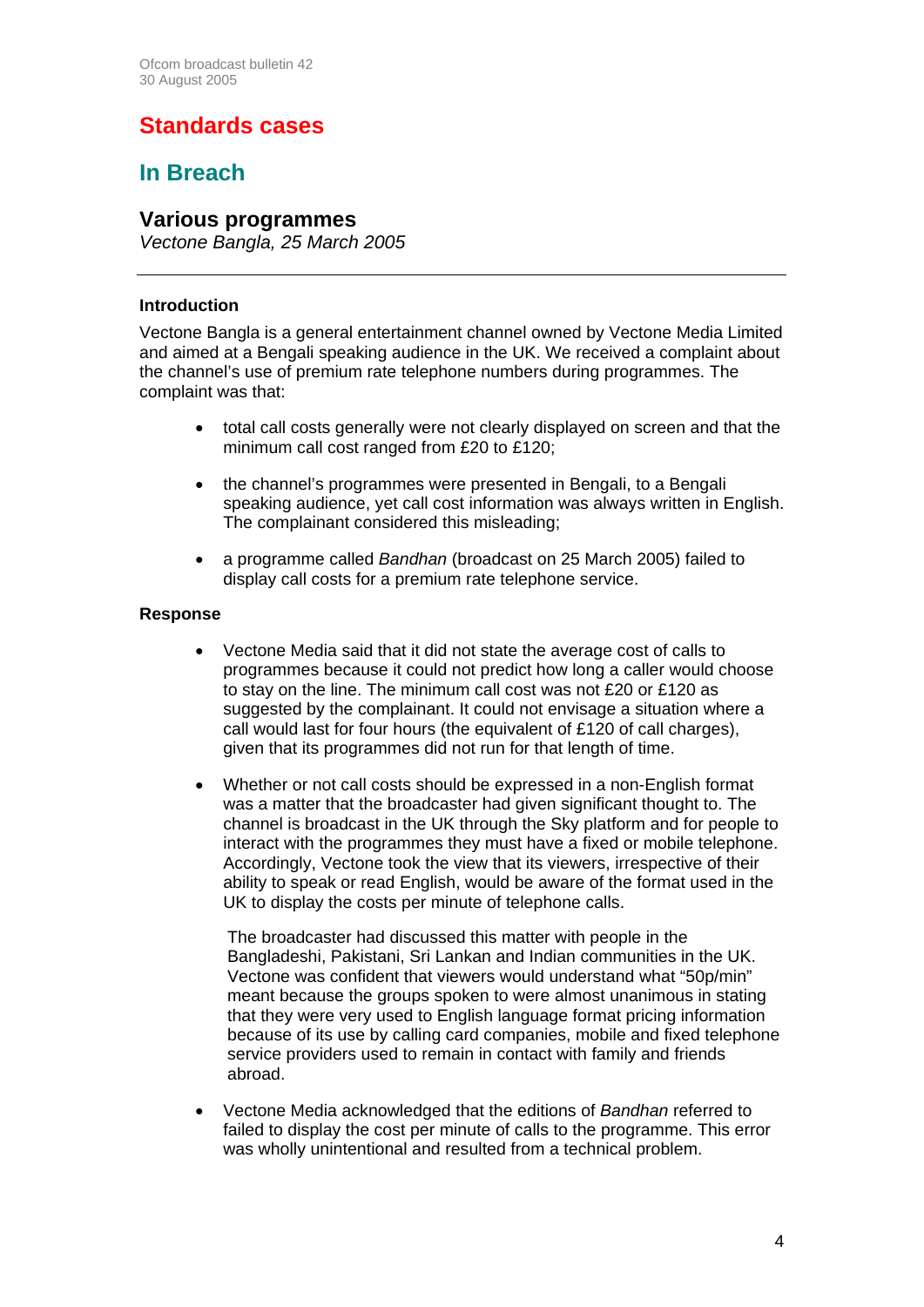#### **Decision**

- The Programme Code requires the call charge rate for premium rate numbers to be stated clearly and simultaneously when the number is displayed on screen. Where a call is interactive, prices must be given for the total price per minute and/or likely cost to the viewer of the complete call. The cost of calling the channel was 50p per minute and we consider that most calls to the channel are unlikely to last more than a few minutes. We agree that the broadcaster cannot predict the length of a call and therefore do not consider it appropriate for the broadcaster to state total call costs in the programme.
- We accept the broadcaster's rationale for stating call costs in English. It had taken responsible measures to ensure that the call cost format was understood by potential viewers. We consider that the inclusion of the material in this format was unlikely to mislead or confuse viewers.
- As stated above, the Code requires the cost of calling premium rate numbers to be stated with the number. This edition of *Bandhan* was in breach of the Code for failing to do so.

**Failure to state calls costs during the programme** *Bandhan* **breached Section 8.2 (Use of Premium Rate Telephone Services in Programmes) of the Programme Code.**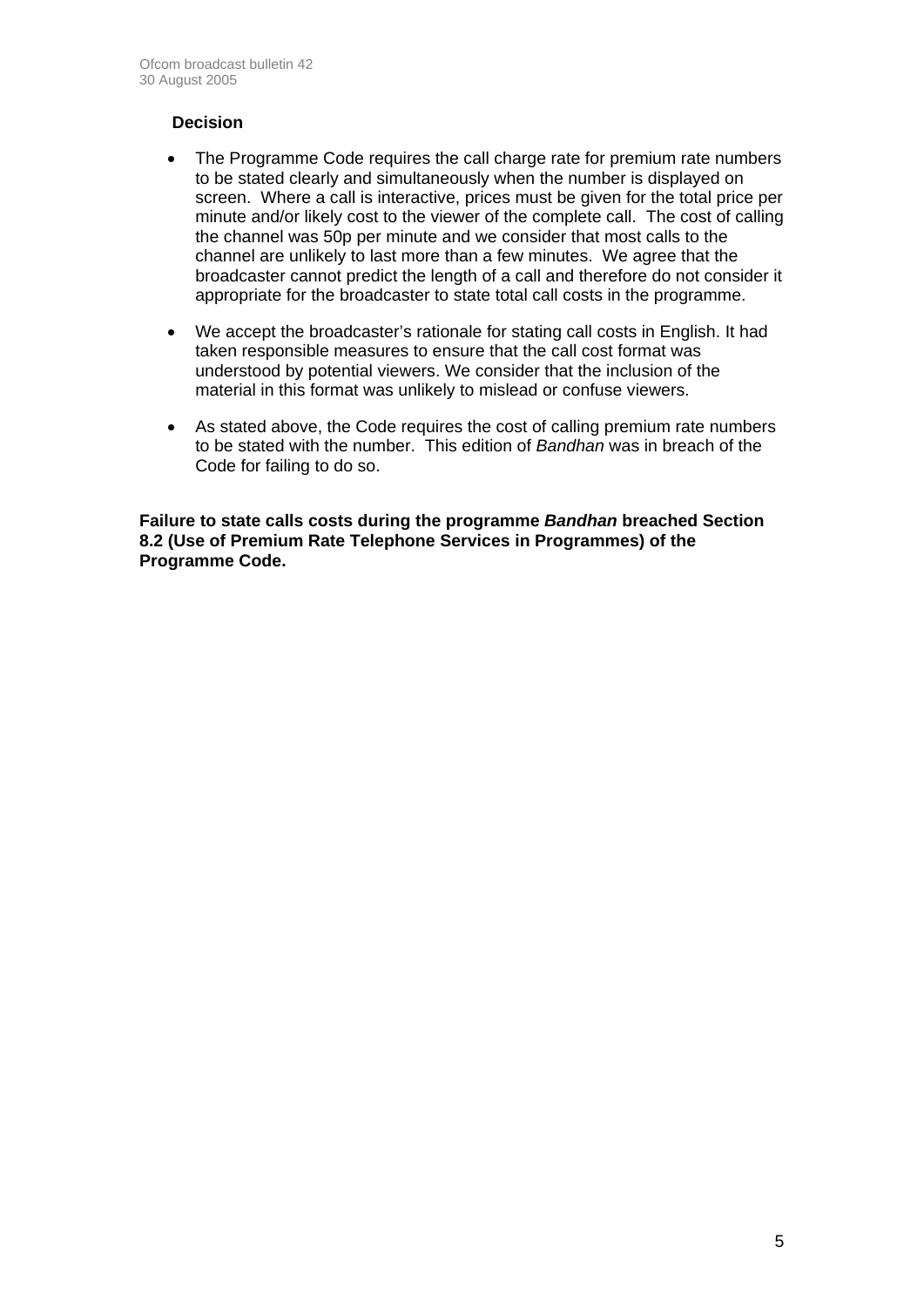# **Resolved**

### **Grand Prix**

*ITV 1, 18 June 2005, 21:25*

#### **Introduction**

In a promotional trail for *Formula One US Grand Prix* coverage, the announcement stated: "The American Grand Prix; live and exclusive; tonight; ITV1". The onscreen graphic read: "QUALIFYING TONIGHT 11.30 PM" and "RACE TOMORROW 6 PM LIVE."

A viewer believed this was misleading, as coverage of the qualifying session was not broadcast live.

#### **Response**

ITV said that the trail was intended to promote both the qualifying event on Saturday and the race itself on Sunday. The broadcaster accepted that the voice-over had failed to make clear the distinction that had been made in the onscreen graphic. There had been no intention to mislead, but the headline-style verbal promotion had not distinguished between the live and recorded nature of the two programmes. The broadcaster apologised for any confusion. The error had been carefully noted by its promotions and presentation specialists with the intention of avoiding any recurrence.

#### **Decision**

We agreed that the voiceover had been incorrect. However, we welcome the broadcaster's apology for this lapse and its intention to avoid any recurrence, which we believe resolves the matter.

#### **Complaint resolved**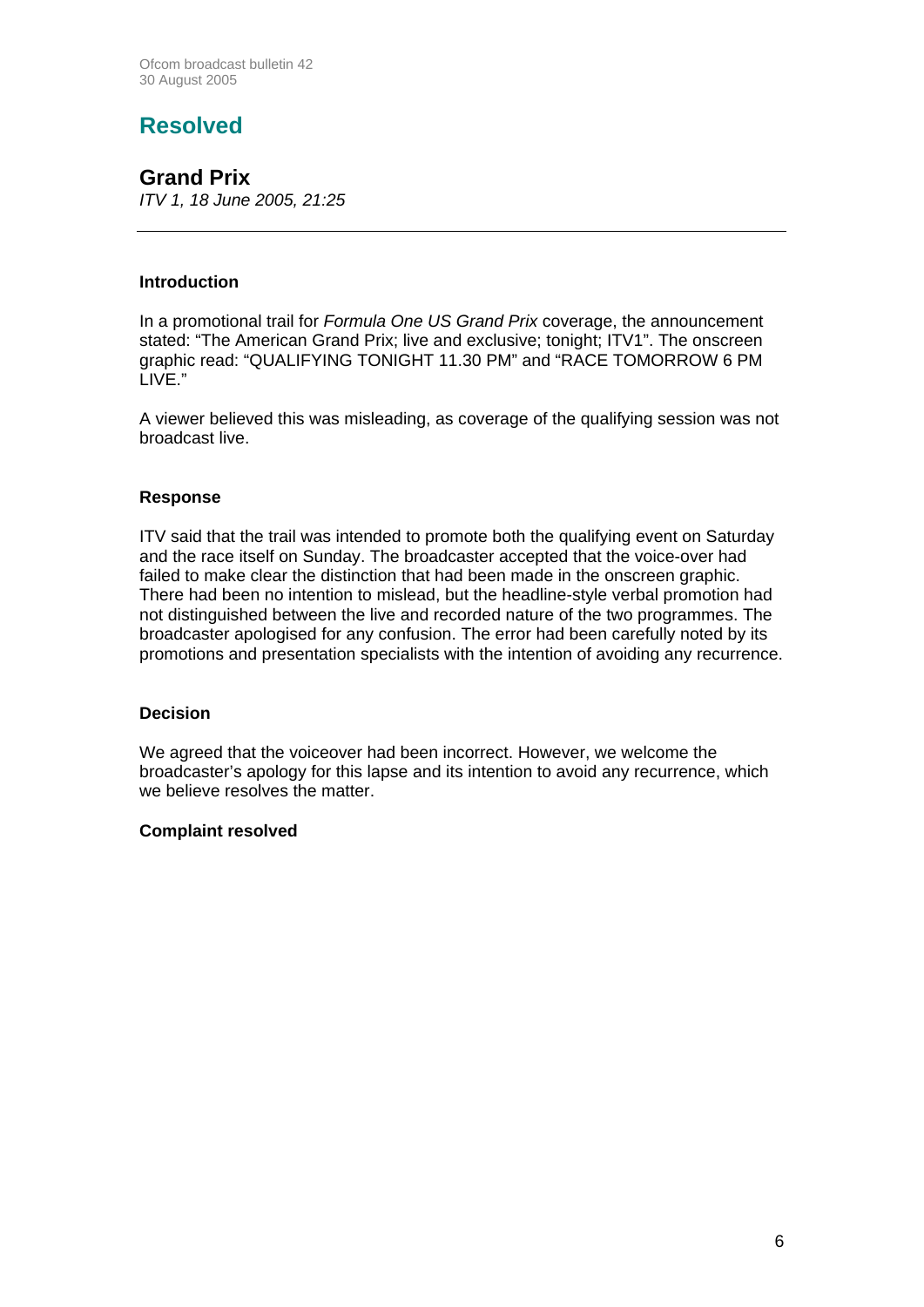#### **ITV West News**  *ITV West, 10 June 2005, 13:15*

#### **Introduction**

At the end of this news bulletin the presenter announced the results of a competition for schools, which the broadcaster had run in previous news bulletins. The winning school was to be awarded a prize that involved a visit to the school by Olympic rower, James Cracknell. The company EDF Energy had sponsored the visit. The presenter acknowledged the donation by saying, "Thanks to EDF Energy, one of the UK's biggest energy companies, who are supporting the bid to bring the Olympic Games to the UK in 2012…", and the company's logo appeared on screen. A complainant found this inappropriate in a news broadcast.

#### **Response**

The broadcaster accepted that the feature was "flawed", adding that exceptional circumstances had left the lunchtime bulletin in the hands of a relatively junior producer. It clarified that two elements of the broadcast would not normally have been included – the use of EDF Energy's logo and the reference to the energy company as "one of the UK's biggest", both of which exceeded its ordinary practice. The broadcaster regretted its error and assured us that all members of its production team had been reminded of its working practices and our Code requirements. It added that the scrutiny of such items had now been designated to members of the senior news room team.

#### **Decision**

The Programme Code states that "No undue prominence may be given in any programme to a commercial product or service. …..any reference to such a product or service must be limited to what can clearly be justified by the editorial requirements of the programme itself." The error in this item was a fundamental one and we are concerned that the bulletin had been left in the hands of such an inexperienced producer. However we welcome the broadcaster's clarification, action and assurance. We consider that this resolves the matter.

#### **Complaint resolved**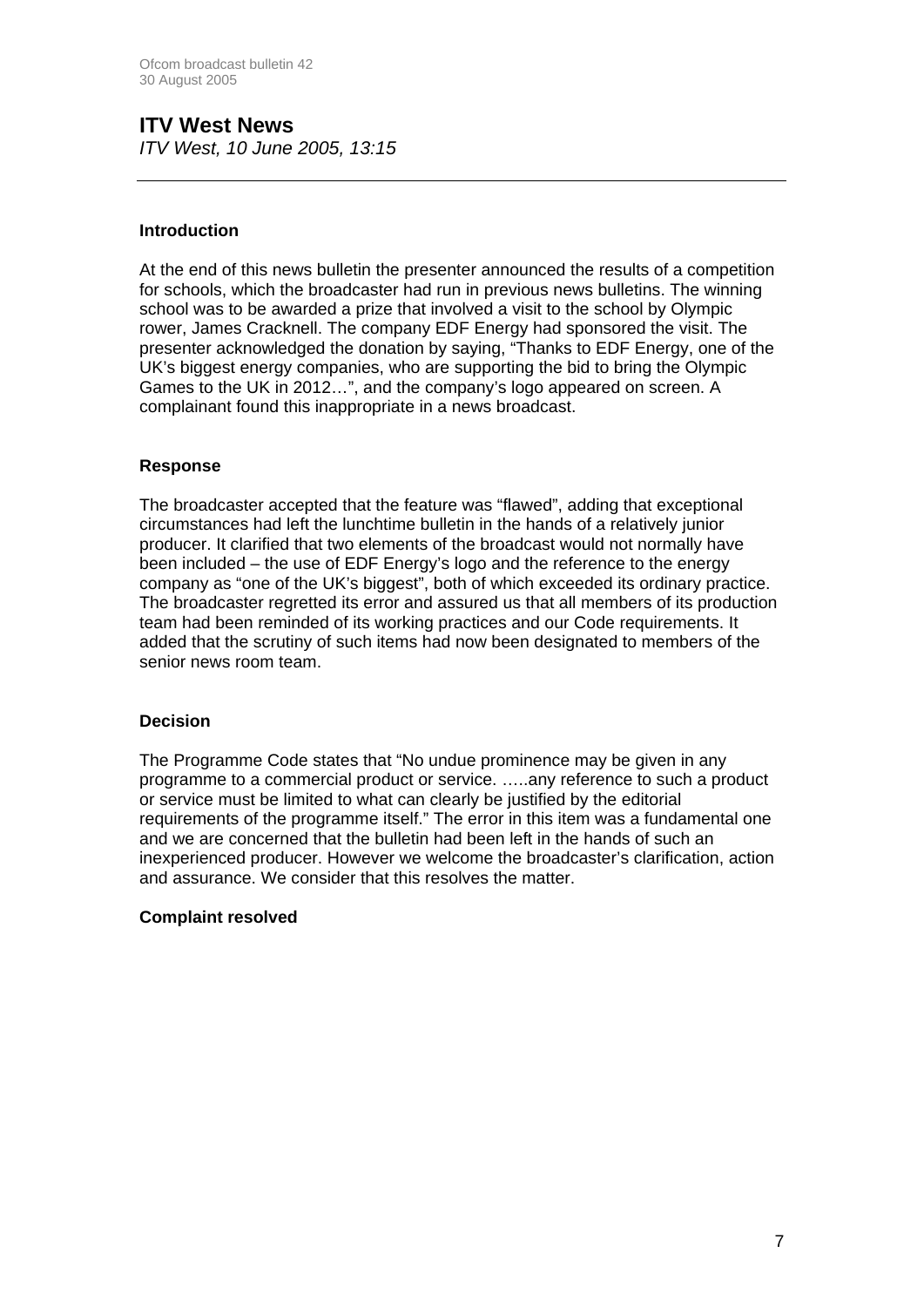**CD:UK**  *ITV 1, 8 May 2005, 10:50*

#### **Introduction**

A viewer complained that the subtitles for a song contained the word "shit" on several occasions. The viewer objected to swearing in a programme that appealed to children.

#### **Response**

ITV said that *CD:UK* was transmitted and sub-titled live, but the song lyrics were taken by the sub-titlers in advance from a designated Internet site, downloaded and formatted into sub-titles for keying out during live transmission. The programme makers supplied the sub-titlers with link script which showed the songs and any content edits, in order that the sub-titles could accurately match the performance on screen. On this occasion, because of an oversight, the edit removing "shit" from the performance was not indicated on the script and the sub-titler keyed out the original lyric.

ITV stated that it had re-emphasised to both production staff and the sub-titlers the requirement to double-check script and sub-titles in order to avoid any repetition of this error. The broadcaster offered its apologies and emphasised that this was an unintentional, isolated incident.

#### **Decision**

The inclusion of the word was not suitable in this context. However, this appeared to be a genuine error and, in view of the steps taken by ITV to prevent a recurrence, we consider the matter resolved.

#### **Complaint resolved**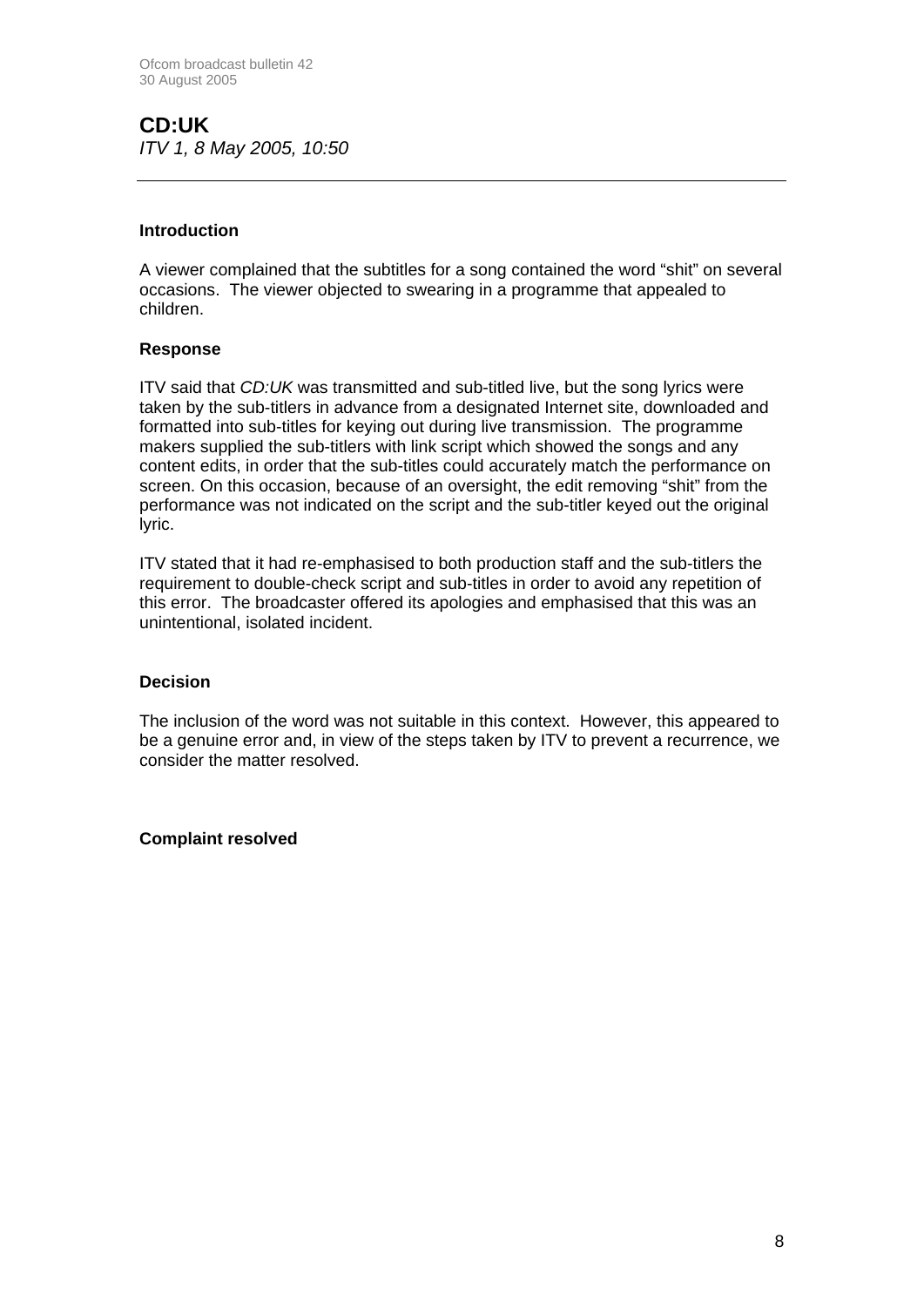# **Other programmes not in breach/out of remit**

#### **27 July – 9 August**

|                                      | <b>Trans</b>             |                  |                    |                     |
|--------------------------------------|--------------------------|------------------|--------------------|---------------------|
| Programme                            | <b>Date</b>              | <b>Channel</b>   | Category           | No of               |
|                                      |                          |                  |                    | complaint<br>s      |
|                                      |                          |                  | Sexual             |                     |
| 40 Days and 40 Nights                | 27/07/2005               | ITV1             | Portrayal          | 1                   |
| 8 Out of 10 Cats                     | 29/07/2005               | Channel 4        | Offence            | $\overline{2}$      |
|                                      |                          | <b>Arab News</b> |                    |                     |
| <b>Arab News Network</b>             | 17/05/2005               | Network          | Offence            | 1                   |
| <b>B4</b>                            | 25/07/2005               | Channel 4        | Offence            | 1                   |
| <b>Baddiel and Skinner Unplanned</b> | 26/07/2005               | ITV1             | Offence            | 1                   |
| <b>BBC News</b>                      |                          | BBC1             | Offence            | 1                   |
| <b>BBC News</b>                      | 13/07/2005               | BBC1             | Offence            | 1                   |
| <b>BBC News</b><br><b>BBC News</b>   | 07/07/2005<br>22/07/2005 | BBC1<br>BBC1     | Offence<br>Offence | 1<br>$\overline{2}$ |
| <b>BBC News</b>                      | 25/07/2005               | BBC1             | Offence            |                     |
| <b>BBC News</b>                      | 02/08/2005               | BBC1             |                    | 1<br>1              |
|                                      |                          | <b>BBC Radio</b> | Impartiality       |                     |
| <b>BBC Radio Derby</b>               | 05/07/2005               | Derby            | Offence            | 1                   |
|                                      |                          | <b>BBC Radio</b> |                    |                     |
| <b>BBC Radio Scotland</b>            | 20/07/2005               | Scotland         | Offence            | 3                   |
| Big Brother 6                        | 17/06/2005               | Channel 4        | Offence            | 1                   |
|                                      |                          |                  | Sexual             |                     |
| Big Brother 6                        | 19/07/2005               | Channel 4        | Portrayal          | $\overline{2}$      |
| Big Brother 6                        | 22/07/2005               | Channel 4        | Language           | 1                   |
| Big Brother 6                        | 25/07/2005               | Channel 4        | Offence            | 3                   |
| Big Brother 6                        | 27/07/2005               | E4               | Language           | 1                   |
| Big Brother 6                        | 28/07/2005               | Channel 4        | Offence            | 1                   |
| Big Brother 6                        | 31/07/2005               | Channel 4        | Accuracy           | 1                   |
| Big Brother 6                        | 01/08/2005               | Channel 4        | Offence            | 1                   |
| Big Brother 6                        | 26/12/2005               | Channel 4        | Offence            | 1                   |
| Big Brother 6                        | 03/08/2005               | Channel 4        | Offence            | 1                   |
| Big Brother 6                        | 04/08/2005               | Channel 4        | Offence            | 1                   |
| Big Brother 6                        | 26/07/2005               | Channel 4        | Offence            | 1                   |
| Big Brother 6                        | 02/08/2005               | Channel 4        | Offence            | $\mathbf{1}$        |
| Big Brother 6                        | 05/08/2005               | Channel 4        | Offence            | 1                   |
| Big Brother 6                        | 08/08/2005               | Channel 4        | Offence            | 1                   |
| <b>Big Daddy</b>                     | 02/05/2005               | BBC1             | Offence            | $\overline{2}$      |
| <b>Breakfast</b>                     | 25/07/2005               | BBC1             | Offence            | 1                   |
| Capital FM                           | 07/07/2005               | Capital FM       | Offence            | 1                   |
| Casualty                             | 25/07/2005               | BBC1             | Offence            | 1                   |
| <b>Celebrity Big Brother</b>         | 11/01/2005               | Channel 4        | Advertising        | 1                   |
| Celebrity Big Brother                | 17/01/2005               | Channel 4        | Advertising        | 1                   |
| Celebrity Big Brother                | 10/01/2005               | Channel 4        | Advertising        | 1                   |
| Celebrity Love Island                | 05/08/2005               | ITV1             | Offence            | 1                   |
| Channel 4 News                       | 21/07/2005               | Channel 4        | Offence            | 1                   |
| Channel 4 News                       | 19/07/2005               | Channel 4        | Offence            | 1                   |
| Channel 4 News                       | 30/07/2005               | Channel 4        | Offence            | 1                   |
| Channel 4 News                       | 04/08/2005               | Channel 4        | Offence            | 1                   |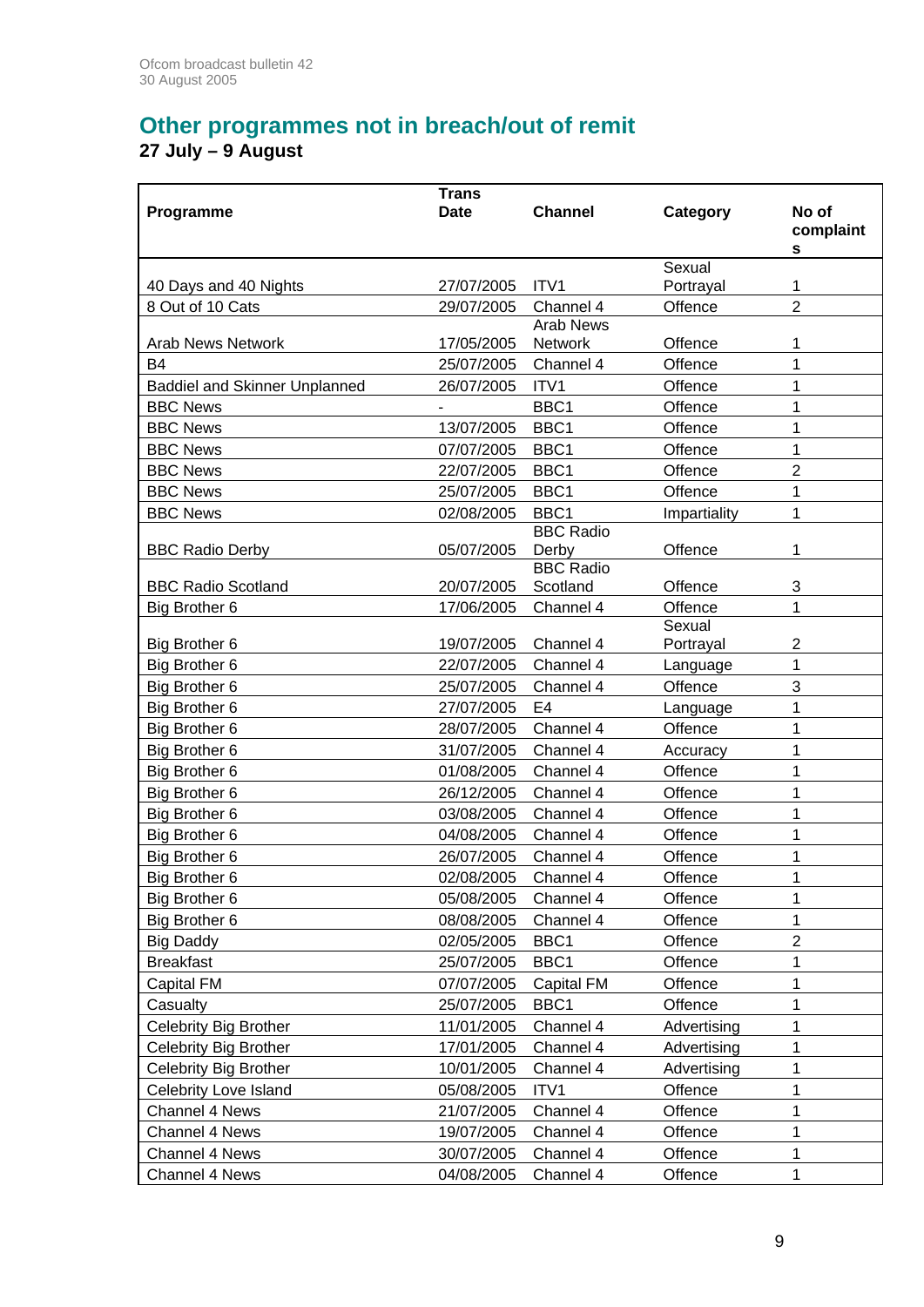| <b>Channel 4 Test Cricket</b> | 05/08/2005 | Channel 4            | Offence               | 1                       |
|-------------------------------|------------|----------------------|-----------------------|-------------------------|
| <b>Club Reps</b>              | 08/07/2005 | ITV1                 | Offence               | 1                       |
| Coast                         | 24/07/2005 | BBC <sub>2</sub>     | Offence               | 1                       |
| Cool FM                       | 30/06/2005 | Cool FM              | Language              | 1                       |
| <b>Coronation Street</b>      | 18/07/2005 | ITV1                 | Language              | 1                       |
| <b>Coronation Street</b>      | 15/07/2005 | ITV1                 | Offence               | 1                       |
| <b>Coronation Street</b>      | 26/07/2005 | ITV1                 | Offence               | 1                       |
| <b>CSI: Crime Scene</b>       | 19/07/2005 | Five                 | Scheduling            | $\overline{\mathbf{4}}$ |
| Denis Norden's Laughter File  | 12/07/2005 | ITV1                 | Offence               | $\overline{2}$          |
| Diagnosis Murder              | 14/07/2005 | BBC1                 | Offence               | 1                       |
| Dispatches                    | 25/07/2005 | Channel 4            | Impartiality          | $\overline{2}$          |
| Doctor Zhivago                | 23/07/2005 | ITV1                 | Offence               | 1                       |
| Emmerdale                     | 03/01/2005 | ITV1                 | Offence               | 1                       |
| Emmerdale                     | 28/07/2005 | ITV1                 | Offence               | 1                       |
| <b>Faking It Trailer</b>      | 05/08/2005 | Channel 4            | Offence               | 1                       |
| <b>Family Sins</b>            | 29/06/2005 | Five                 | Offence               | 1                       |
| Feather Boy                   | 01/08/2005 | BBC <sub>2</sub>     | Offence               | 1                       |
| <b>Fox News</b>               | 22/07/2005 | Fox news             | Offence               | 1                       |
| Frankenstein (2005)           | 30/07/2005 | Channel 4            | Violence              | 1                       |
| Full on Food                  | 20/07/2005 | BBC <sub>2</sub>     | Offence               | 1                       |
| <b>Gosford Park</b>           | 23/04/2005 | Channel 4            | Offence               | 1                       |
| Hiroshima                     | 07/08/2005 | BBC1                 | Offence               | 1                       |
| Hollyoaks                     | 02/08/2005 | Channel 4            | Offence               | 1                       |
|                               |            | Satellite &          |                       |                         |
| iBuy TV                       | 28/07/2005 | Cable                | Offence               | 1                       |
|                               |            | <b>SVT Sound</b>     |                       |                         |
| Impacto Latino                | 04/08/2005 | Radio                | Offence               | 1                       |
|                               |            | Satellite &<br>Cable |                       | 1                       |
| <b>Islam Channel</b>          | 01/07/2005 | Satellite &          | Accuracy<br>Religious |                         |
| <b>Islam Channel</b>          | 13/07/2005 | Cable                | Offence               | 1                       |
| <b>ITN News</b>               | 03/08/2005 | ITV1                 | Impartiality          | 1                       |
| <b>ITV News</b>               | 18/07/2005 | ITV1                 | Offence               | 1                       |
| <b>ITV News</b>               | 20/07/2005 | ITV1                 | Offence               | 3                       |
| <b>ITV News</b>               | 11/07/2005 | ITV1                 | Offence               | 1                       |
| <b>ITV News</b>               | 27/07/2005 | ITV1                 | Offence               | 1                       |
|                               |            |                      | Religious             |                         |
| <b>ITV News</b>               | 01/08/2005 | ITV1                 | Offence               | $\overline{\mathbf{c}}$ |
| <b>ITV News</b>               | 31/07/2005 | ITV1                 | Offence               | 1                       |
| Key 103 Radio                 | 02/08/2005 | <b>Key 103</b>       | Offence               | 1                       |
| Key 103 Radio                 | 04/08/2005 | <b>Key 103</b>       | Offence               | 1                       |
| Key103FM                      | 23/06/2005 | <b>Key 103</b>       | Offence               | 1                       |
| Konsol Kids                   | 21/07/2005 | Jetix                | Offence               | 1                       |
| <b>LBC Programme</b>          | 21/07/2005 | LBC97.3              | Offence               | 1                       |
| Lost                          | 25/07/2005 | Channel 4            | Offence               | 1                       |
| Martha and Me                 | 13/06/2005 | BBC <sub>2</sub>     | Offence               | 1                       |
| Newsnight                     | 06/07/2005 | BBC <sub>2</sub>     | Offence               | 1                       |
| Newsnight                     | 04/08/2005 | BBC <sub>2</sub>     | Offence               | $\mathsf 3$             |
| Playing it Straight           | 27/07/2005 | Channel 4            | Offence               | 1                       |
| Price Drop T.V.               | 01/08/2005 | Price Drop T.V.      | Offence               | 1                       |
|                               |            |                      |                       |                         |
| Quiz TV                       | 01/08/2005 | Quiz TV              | Offence               | 1                       |